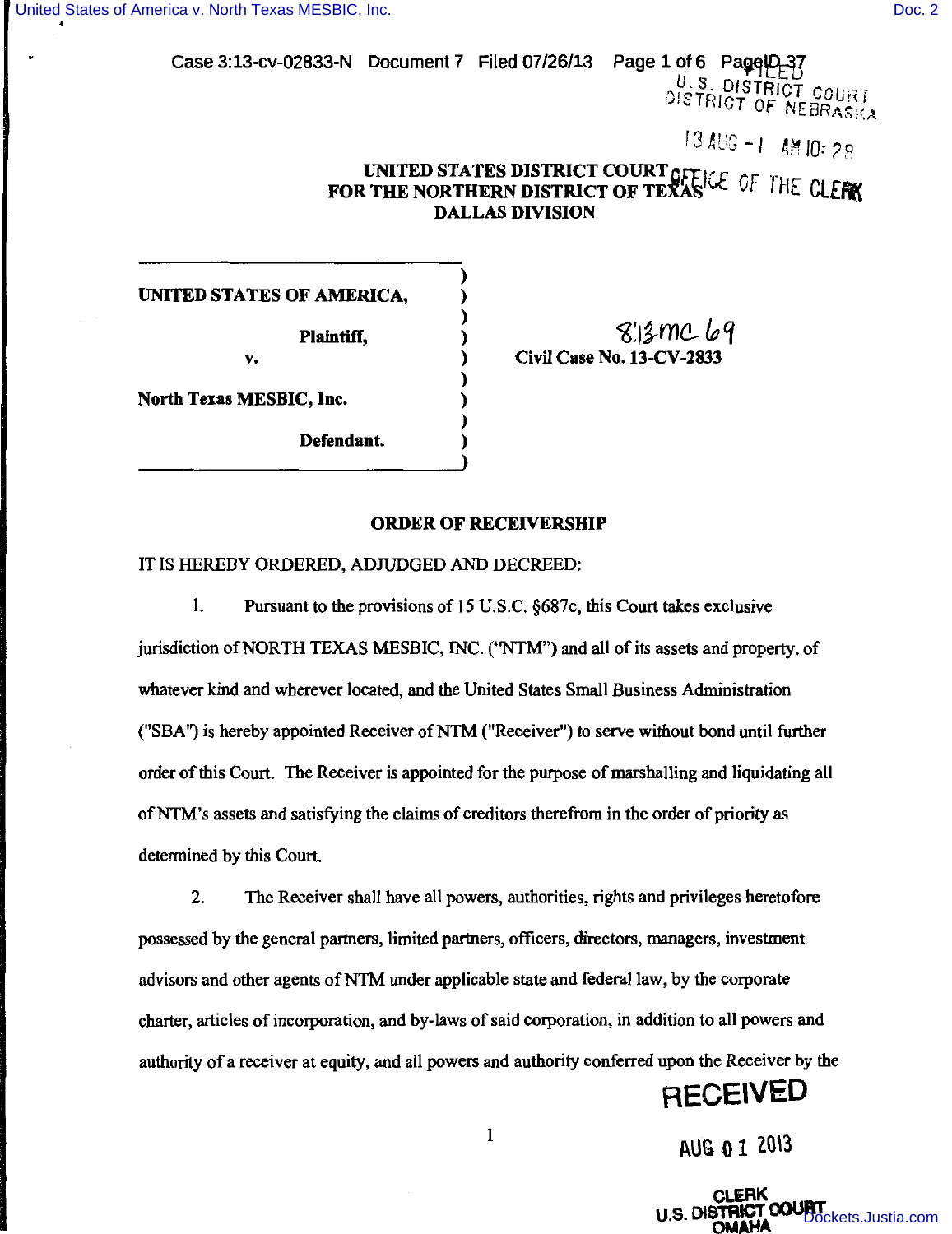provisions of 15 U.S.C. § 687c and 28 U.S.C. § 754. The trustees, directors, officers, employees, managers, investment advisors, attorneys, accountants and agents of NTM are hereby dismissed and the powers and authority of the general partner are suspended during the pendency of this receivership. Such persons shall have no authority with respect to NTM's operations or assets, except to the extent as may hereafter be expressly granted by the Receiver. The Receiver shall assume and control the operation ofNTM and shall pursue and preserve all of its claims.

3. The Receiver is entitled to take immediate possession of all assets, bank accounts or other financial accounts, books and records and all other documents or instruments relating to NTM. The past and/or present general partners, officers, directors, managers, investment advisors, agents, trustees, attorneys, accountants, and employees of NTM, as well as all those acting in their place, are hereby ordered and directed to turn over to the Receiver forthwith all books, records, documents, accounts and all other instruments and papers of and relating to NTM and its assets and all other assets and property of the corporation, whether real or personal. The officers ofNTM shall furnish a written statement within ten (10) days after the entry of this Order, listing the identity, location and estimated value of all assets ofNTM as well as the names, addresses and amounts of claims of all known creditors of NTM. Within thirty (30) days following the entry of this Order, the officers shall also furnish a written report describing all assets. All persons or entities having control, custody or possession of any assets or property of NTM are hereby directed to turn such assets and property over to the Receiver.

4. The Receiver shall promptly give notice of its appointment to all known general partners, officers, directors, agents, employees, shareholders, creditors and debtors of NTM, as the Receiver deems necessary or advisable to effectuate the operation of the receivership. All persons and entities owing any obligation or debt to NTM shall, until further ordered by this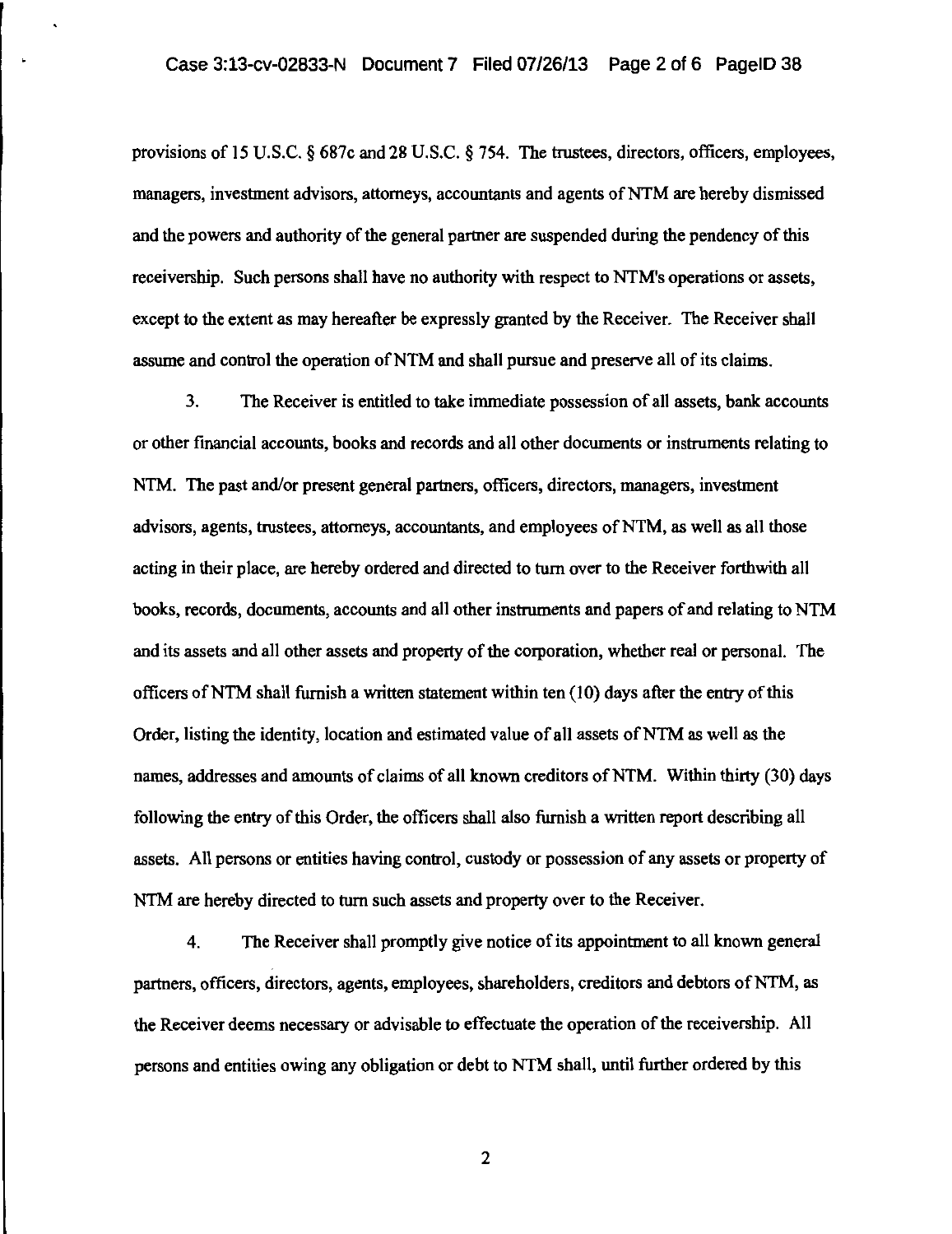Court, pay all such obligations in accordance with the terms thereof to the Receiver and its receipt for such payments shall have the same force and effect as if NTM had received such payments.

*5.* The Receiver is hereby authorized to open such Receiver's accounts at banking or other financial institutions to extend credit on behalf ofNTM, to utilize SBA personnel, and to employ such other personnel as it may deem necessary to effectuate the operation of the receivership including, but not limited to, attorneys, accountants, and appraisers, and is further authorized to expend receivership funds to compensate such personnel in such amounts and upon such terms as the Receiver shall deem reasonable in light of the usual fees and billing practices and procedures of such personnel. The Receiver is not required to obtain Court approval prior to the disbursement of receivership funds for payments to personnel employed by the Receiver or for expenses that the Receiver deems advantageous to the orderly administration and operation of the receivership. In addition, the Receiver is authorized to reimburse the SBA for travel expenses incurred by SBA personnel in the establishment and administration of the receivership. The Receiver may, without further order of this Court, transfer, compromise, or otherwise dispose of any asset (including without limitation any claim), other than real estate.

6. NTM's past and/or present general partners, officers, directors, agents, accountants, managers, general partners, limited partners, shareholders, employees, debtors and creditors of NTM and other appropriate persons (including without limitation, the defendant's portfolio of small business concerns and financial institutions doing business with defendant and/or defendant's portfolio of small business concerns) shall answer under oath to the Receiver all questions which the Receiver may put to them in compliance with the Federal Rules of Civil Procedure, and pursuant thereto shall produce any documents as required by the Receiver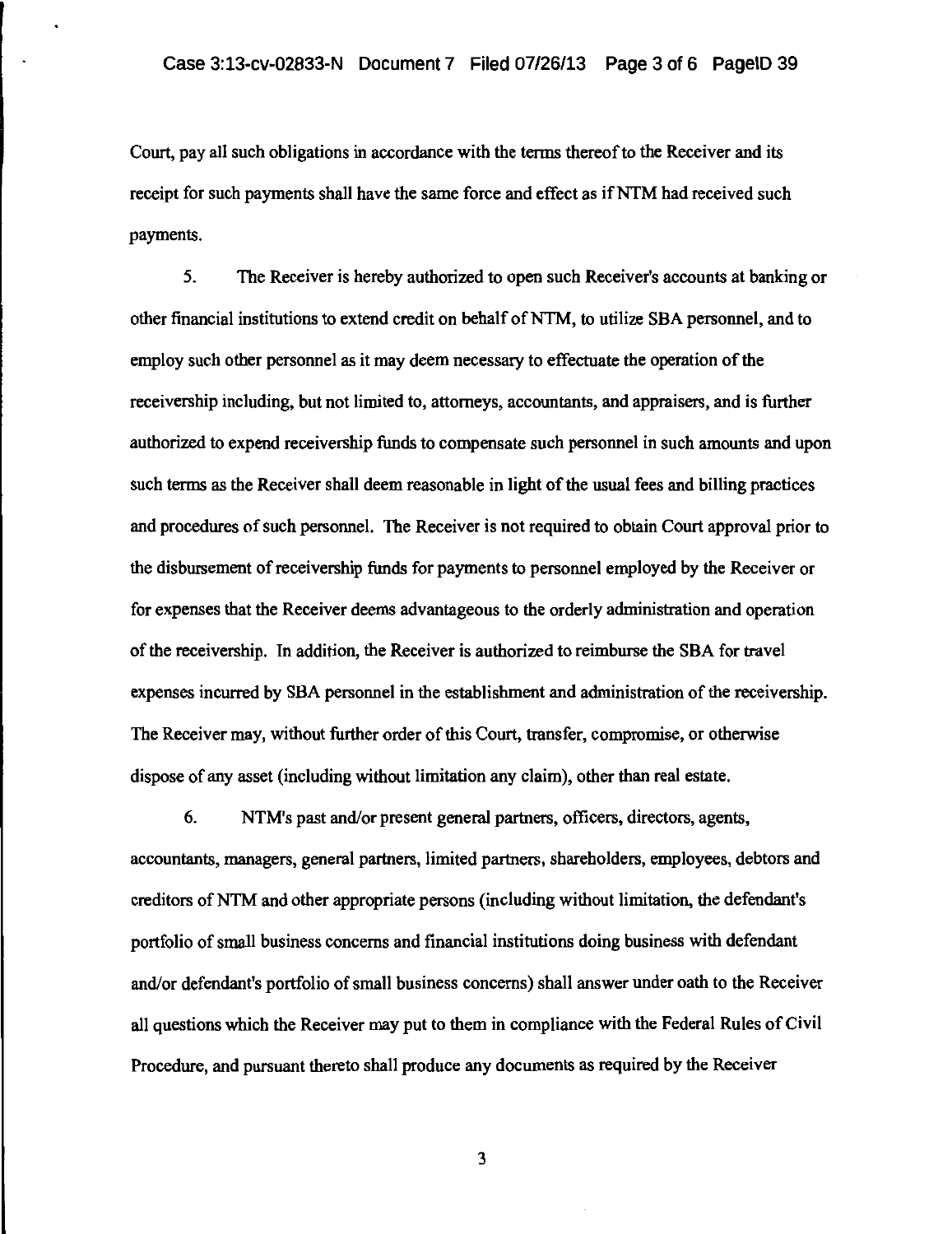÷

regarding the business of said limited partnership, or any other matter relevant to the operation or administration of the receivership or the collection of funds due to NTM. In the event that the Receiver deems it necessary to require the appearance of the aforementioned persons, the production of documents, information, or any other discovery concerning the assets, property or business operations ofNTM, or any other matter relevant to the operation or administration of the Receivership or the collection of funds due to NTM, the Receiver shall make its discovery request(s) in compliance with the Federal Rules of Civil Procedure.

7. The parties to any and all civil legal proceedings of any nature, excluding the instant proceeding, but including without limitation bankruptcy proceedings, arbitration proceedings, foreclosure actions, default proceedings, or other actions of any nature involving NTM or any assets of NTM, including subsidiaries, partnerships and other business combinations of NTM, wherever located, or involving NTM, the Receiver, or any of NTM's past or present officers, directors, managers, agents, or general or limited partners sued for, or in connection with, any action taken by them while acting in such capacity of any nature, whether as plaintiff, defendant, third-party plaintiff, third-party defendant, or otherwise, are enjoined from commencing or continuing any such legal proceeding, or from taking any action, in connection with any such proceeding or any such asset. All civil legal proceedings of any nature, excluding the instant proceeding, but including without limitation bankruptcy proceedings, arbitration proceedings, foreclosure actions, default proceedings, or other action of any nature involving NTM or any assets of NTM, including subsidiaries, partnerships and other business combinations ofNTM, wherever located, and excluding the instant proceeding, or involving NTM, the Receiver, or any of NTM's past or present officers, directors, managers, agents, or general or limited partners sued for, or in connection with, any action taken by them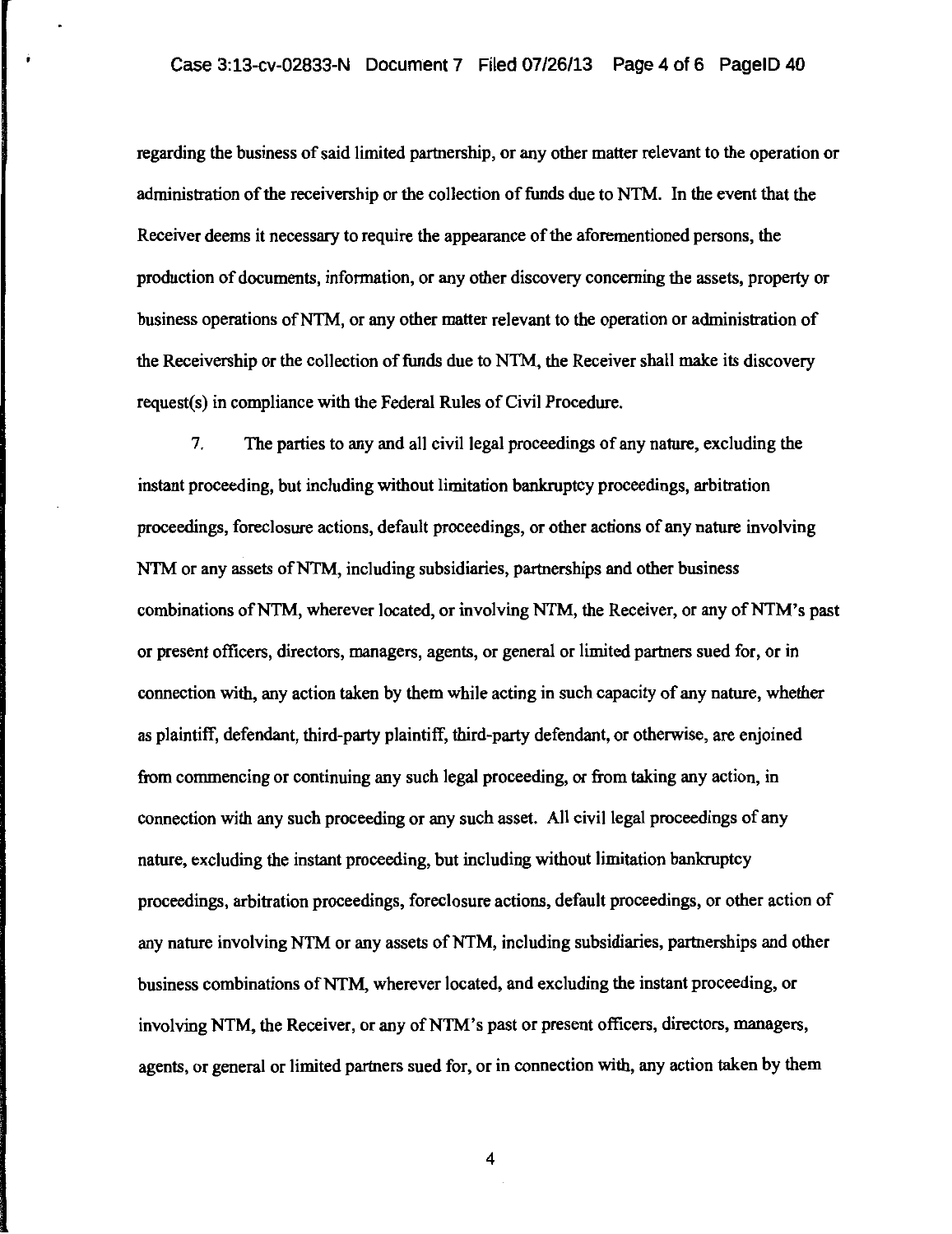while acting in such capacity of any nature, whether as plaintiff, defendant, third-party plaintiff, third-party defendant, or otherwise, are stayed in their entirety, and all Courts having any jurisdiction thereof are enjoined from taking or permitting any action until further Order of this Court. Further, as to a cause of action accrued or accruing in favor of NTM against a third person or party, any applicable statute of limitation is tolled during the period in which this injunction against the commencement of legal proceedings is in effect as to that cause of action.

8. NTM and its past and/or present directors, officers, managers, general or limited partners, agents, investment advisors, employees and other persons acting in concert or participating therewith be, and they hereby are, enjoined from either directly or indirectly taking any actions or causing any such action to be taken which would dissipate the assets and/or property of NTM to the detriment of the Receiver appointed in this cause, including but not limited to destruction of corporate records, or which would violate the Small Business Investment Act of 1958, as amended, 15 U.S.C. 661 et. seq., or the regulations promulgated thereunder ("Regulations"), l3 C.F.R. Part I07.

9. The Receiver is authorized to borrow on behalf of NTM, from the SBA, up to \$500,000 and is authorized to cause NTM to issue Receiver's Certificates of Indebtedness in the principal amounts of the sums borrowed, which certificates will bear interest at or about 10 percent per annum and will have a maturity date no later than I8 months after the date of issue. Said Receiver's Certificates of Indebtedness shall be deemed to be administrative expenses of the Receivership.

10. This Court determines and adjudicates that NTM has violated the Act and the Regulations, as alleged in the Complaint filed against NTM in the instant action. After the